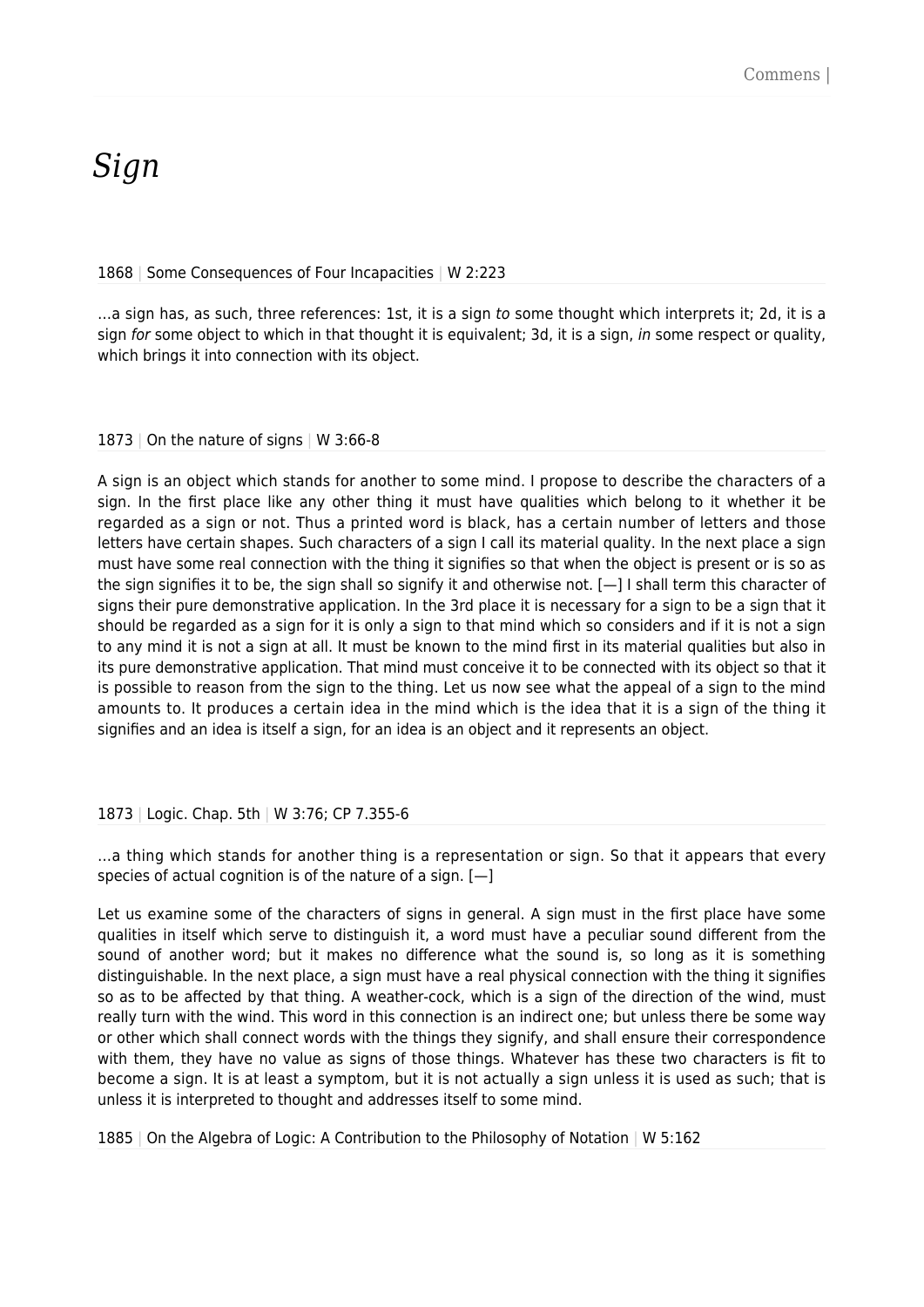A sign is in a conjoint relation to the thing denoted and to the mind.

## 1893-5 [c.] | Chapter II: The Categories | NEM 4:309-10; CP 1.339

The easiest of those which are of philosophical interest is the idea of a sign, or representation. A sign stands for something to the idea which it produces, or modifies. Or, it is a vehicle conveying into the mind something from without. That for which it stands is called its Object; that which it conveys, its Meaning; and the idea to which it gives rise, its Interpretant. The object of representation can be nothing but a representation of which the first representation is the interpretant. But an endless series of representations, each representing the one behind it, may be conceived to have an absolute object at its limit. The meaning of a representation can be nothing but a representation. In fact, it is nothing but the representation itself conceived as stripped of irrelevant clothing. But this clothing never can be completely stripped off; it is only changed for something more diaphanous. So there is an infinite regression here. Finally, the interpretant is nothing but another representation to which the torch of truth is handed along; and as representation, it has its interpretant again. Lo, another infinite series.

## 1894 | The Art of Reasoning. Chapter II. What is a Sign? | EP 2:5; MS [R] 1009

There are three kinds of interest we may take in a thing. First, we may have a primary interest in it for itself. Second, we may have a secondary interest in it, on account of its reactions with other things. Third, we may have a mediatory interest in it, in so far as it conveys to a mind an idea about a thing. In so far as it does this, it is a sign, or representamen.

#### 1895 | Short Logic: Chapter I. Of Reasoning in General | EP 2:13

A sign is a thing which serves to convey knowledge of some other thing, which it is said to stand for or represent. This thing is called the object of the sign; the idea in the mind that the sign excites, which is a mental sign of the same object, is called an interpretant of the sign.

1895 [c.] | On the Logic of Quantity, and especially of Infinity | MS [R] 16:12; PM 52

A sign, or representamen, involves a plural relation, for it may be defined as something in which an element of cognition is so embodied as to convey that cognition from the thought of the deliverer of the sign, in which that cognition was embodied, to the thought of the interpreter of the sign, in which that cognition is to be embodied.

#### 1897 [c.] | On Signs [R] | CP 2.228

A sign, or representamen, is something which stands to somebody for something in some respect or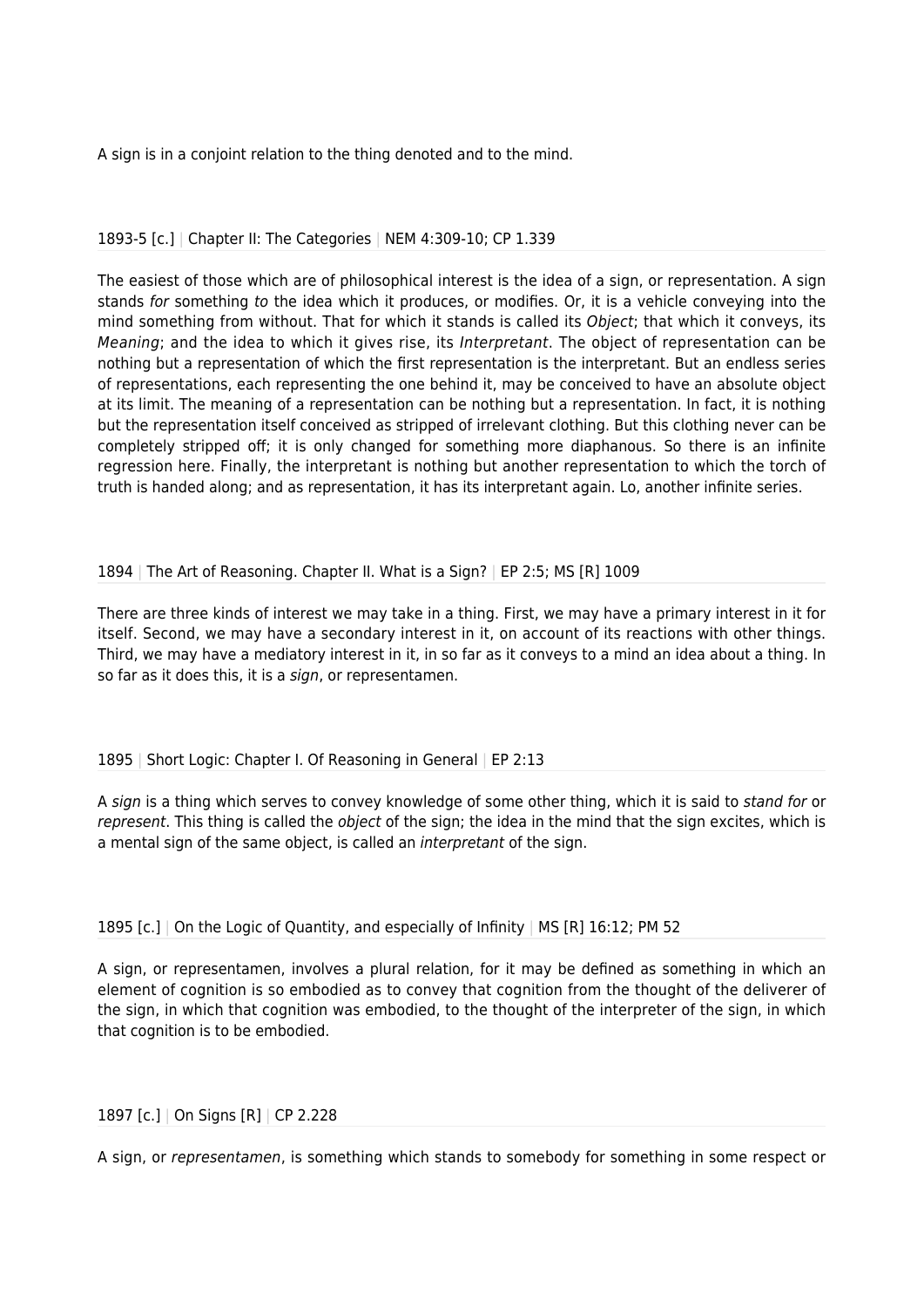capacity. It addresses somebody, that is, creates in the mind of that person an equivalent sign, or perhaps a more developed sign. That sign which it creates I call the *interpretant* of the first sign. The sign stands for something, its object. It stands for that object, not in all respects, but in reference to a sort of idea, which I have sometimes called the *ground* of the representamen. "Idea" is here to be understood in a sort of Platonic sense, very familiar in everyday talk; I mean in that sense in which we say that one man catches another man's idea, in which we say that when a man recalls what he was thinking of at some previous time, he recalls the same idea, and in which when a man continues to think anything, say for a tenth of a second, in so far as the thought continues to agree with itself during that time, that is to have a like content, it is the same idea, and is not at each instant of the interval a new idea.

#### 1899-1900 [c.] | Notes on Topical Geometry | MS [R] 142:3

A sign is a thing which is a representative, or deputy, of another thing for the purpose of affecting mind.

## 1901-1902 [c.] | Definitions for Baldwin's Dictionary [R] | MS [R] 1147

A representamen, or sign, is anything (not necessarily real) which stands at once in a relation of correspondence to a second third, its object, and to another possible representamen, its interpretant, which it determines to correspondence with the same object. It thus involves the idea of a possible endless series.

It is unclear whether the clarification in parenthesis should be placed after "anything" or "second third"

1901-1902 [c.] | Definitions for Baldwin's Dictionary [R] | MS [R] 1147

A representamen, or sign, is anything which stands, in any respect, at once in a relation of correspondence to a correlate, called its object[,] and to another correlate, its interpretant. which is a possible representamen determined by the first and referring to the same object. The idea of a representamen thus essentially involves the idea of an endless series.

1902 | Carnegie Institution Correspondence | NEM 4:54

A sign is something, A, which brings something, B, its interpretant sign, determined or created by it, into the same sort of correspondence (or a lower implied sort) with something, C, its object, as that in which itself stands to C.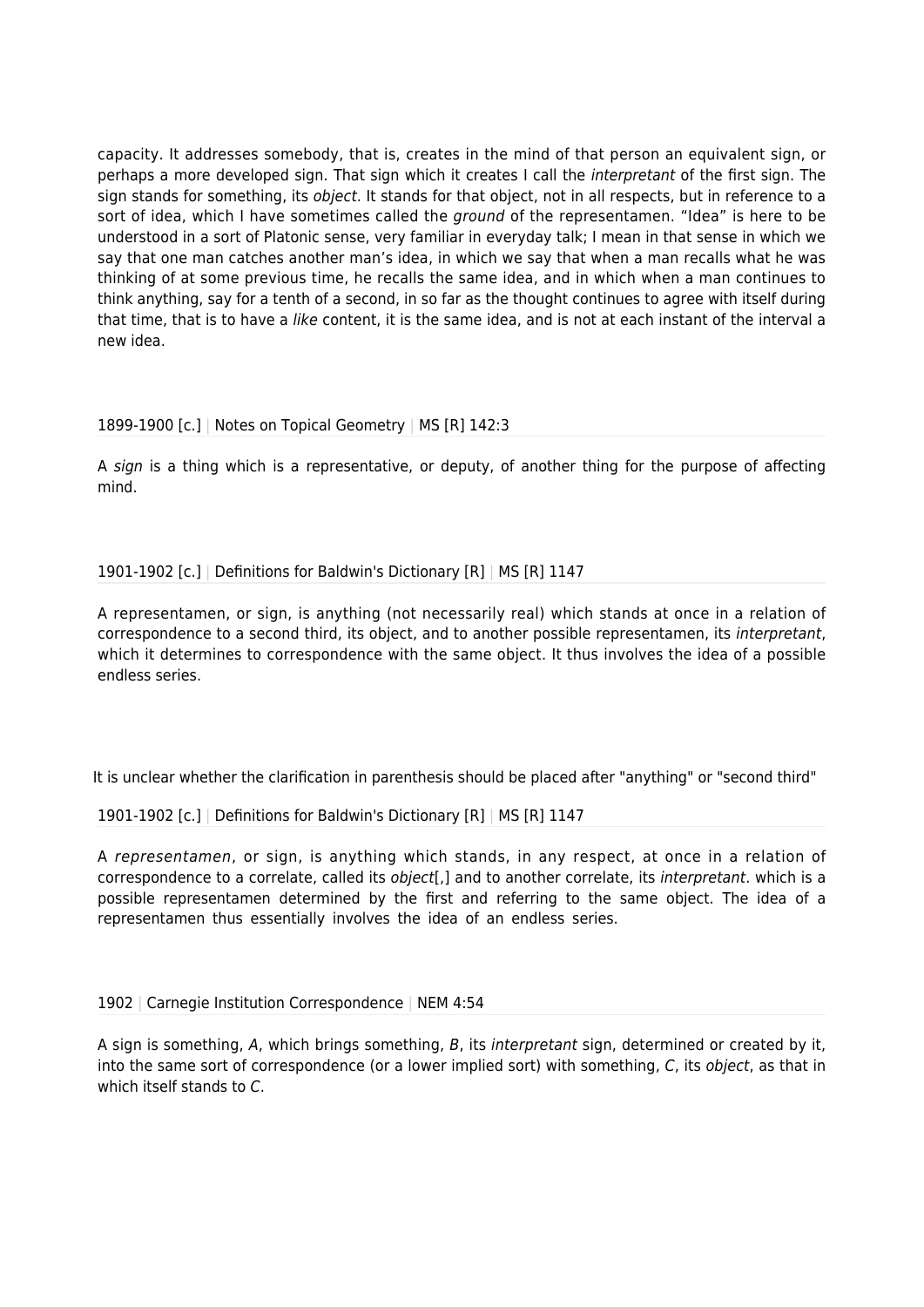## 1902 | Carnegie Institution Correspondence | NEM 4:20-1

...a sign is something, A, which brings something, B, its interpretant sign determined or created by it, into the same sort of correspondence with something, C, its object, as that in which itself stands to C.

1902 | Minute Logic: Chapter I. Intended Characters of this Treatise | MS [R] 425:116

The categories directly point out that anything may be regarded, first, in the aspect of a simple Quale; secondly, as in Relation to other things; and thirdly, as a Sign, that is as referring to an object in virtue of determining an interpreting sign, which [I] call its interpretant[,] to refer to the object in the same way.

From an earlier/discarded draft

```
1902 [c.] | Reason's Rules | MS [R] 599:28-36
```
What is a sign? It is anything which in any way represents an object. This statement leaves us the difficulty of saying what "representing" is. Yet it affords help by pointing out that every sign refers to an object.

# $[-]$

A sign does not function as a sign unless it is understood as a sign. It is impossible, in the present state of knowledge, to say, at once fully an precisely, and with a satisfactory approach to certitude, what it is to understand a sign. Consciousness is requisite for reasoning; and reasoning is required for the highest grade of understanding of the most perfect signs; but in view of the facts adduced by Von Hartmann and others concerning Unconscious Mind, it does not seem that consciousness can be considered as essential to the understanding of a sign. But what is indispensible is that there should be an interpretation of the sign; that is that the sign should, actually or virtually, bring about a determination of a sign by the same object of which it itself is a sign. This interpreting sign, like every sign, only functions as a sign so far as it again is interpreted, that is, actually or virtually, determines a sign of the same object of which it is itself a sign. Thus there is a virtual endless series of signs when a sign is understood; and a sign never understood can hardly be said to be a sign.

# $[-]$

Is it not essential to a sign's being a sign that its influence should never cease finally to live, as lending strength to a habit, law, or rule which is ready to produce action when occasion may arise, even although the truth of the sign (if it is a subject of truth or falsehood) be forever denied? [—] In this sense, every sign must be followed by an absolutely endless virtual succession of interpretant signs, or else not be in very truth a sign.

In the light of these considerations it is easy to see that the object of a sign, that to which it, virtually at least, professes to be applicable, can itself only be a sign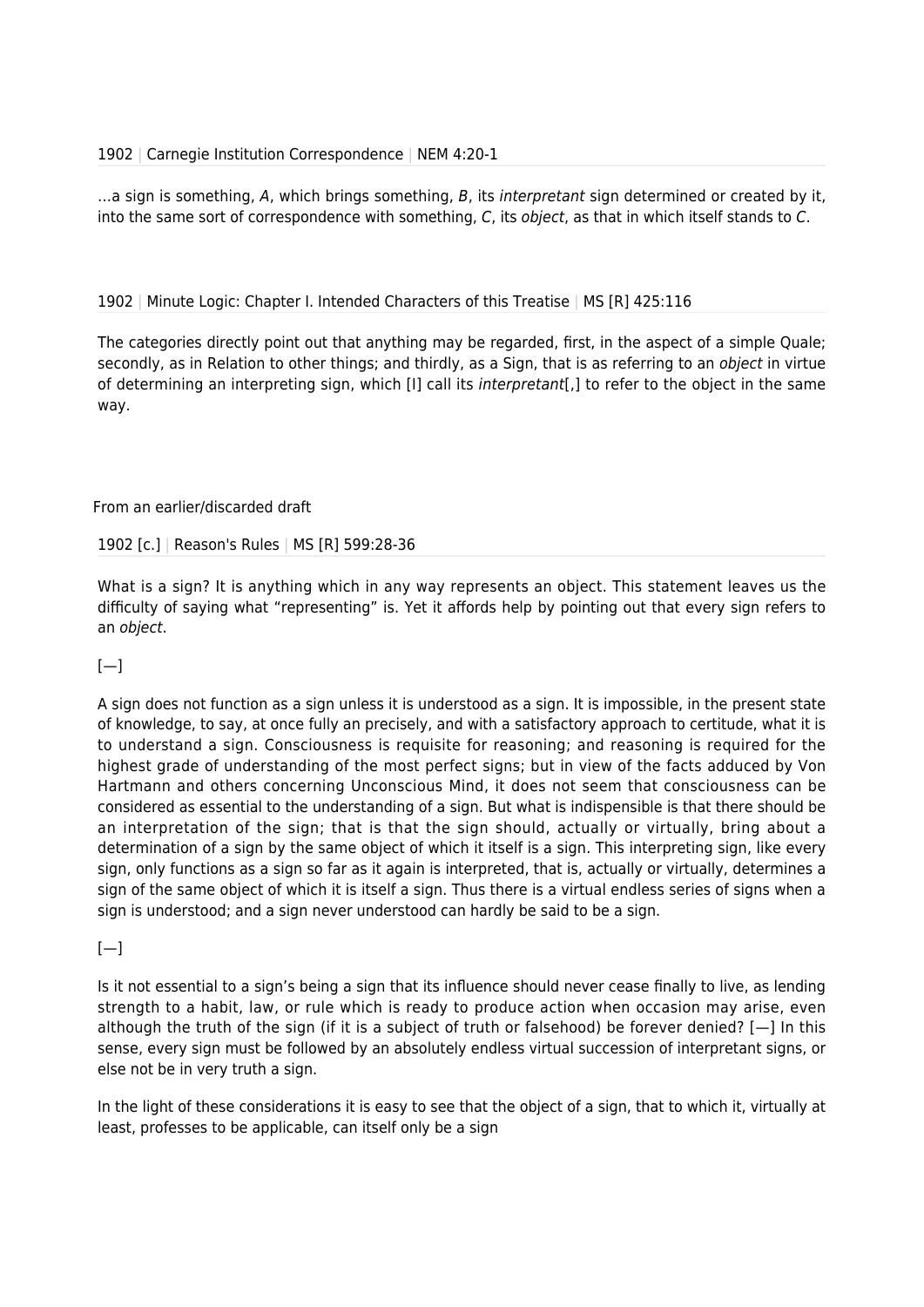## 1902 [c.] | Reason's Rules | MS [R] 599:38

A sign is something which in some measure and in some respect makes its interpretant the sign of that of which it is itself the sign. [—] [A] sign which merely represents itself to itself is nothing else but that thing itself. The two infinite series, the one back toward the object, the other forward toward the interpretant, in this case collapse into an immediate present. The type of a sign is memory, which takes up the deliverance of past memory and delivers a portion of it to future memory.

# 1903 | C.S.P.'s Lowell Lectures of 1903 2nd Draught of 3rd Lecture | MS [R] 462:74

…a sign is a thing related to an object and determining in the interpreter an interpreting sign of the same object. It involves the relation between sign, interpreting sign, and object.

1903 | Lowell Lectures on Some Topics of Logic Bearing on Questions Now Vexed. Part 1 of 3rd draught of 3rd Lecture | MS [R] 464:54; CP 1.346

…a sign is something, A, which denotes some fact or object, B, to some interpretant thought, C.

#### 1903 [c.] | On the Logical Nature of the Proposition | MS [R] 792:2

A sign is an object capable of determining in a mind a cognition of an object, called the object of the sign. A sign is a species under the genus representamen. A representamen is an object, A, in such a triadic relation to an object, B, for an object, C, (the italicized prepositions merely indicating a difference between the dyadic relation of A to B, and that of A to C) that A is fit to create C by the determination of something, so that C shall be in the same triadic relation to A, and thereby (such is the peculiar nature of this triadic relation) to B, for some third object, C', determinable in the same manner, and so on ad infinitum.

## 1903 [c.] | P of L | MS [R] 800:3

A sign is a species under the genus representamen, the definition of which says nothing about a mind. A representamen is an object A, in such a triadic relation to an object, B, for an object C (the italicized prepositions merely indicating a difference between the relations) that it is fit to determine, C, to being in a similar triadic relation to A, and thereby (owing to the peculiar nature of this type of relation,) necessarily to B, for some third object, C', determined in like manner, and so on ad infinitum.

From a probably discarded page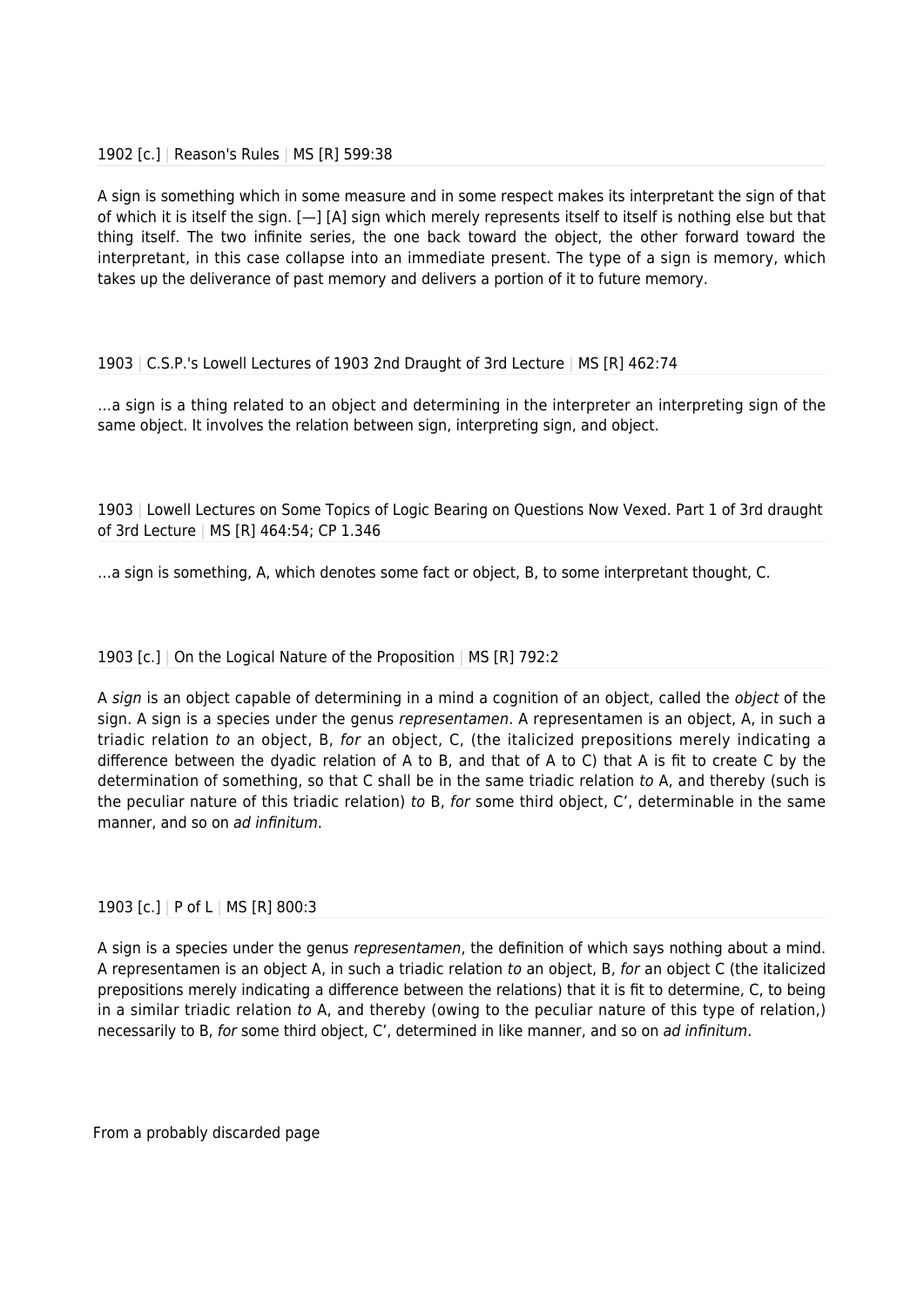1904 | A Brief Intellectual Autobiography by Charles Sanders Peirce | Peirce, 1983, p. 73; MS [R] L107:25

A sign is anything, A, in a relation, r, to something, B, its object, this relation, r, consisting in fitness to determine something so as to produce something, C, the interpretant of the sign, which shall be in the relation r to B, or at least in some analogous relation. Thus, the sign involves the idea of a possible endless series of interpretations. In what relation this entire series, taken as a whole, stands to the object, B, depends upon circumstances.

This quote has been taken from Kenneth Laine Ketner's 1983 reconstruction of Peirce's 'Autobiography'

1904 | A Brief Intellectual Autobiography by Charles Sanders Peirce | Peirce, 1983, p. 77; MS [R] L107

Every sign is in a triadic relation to an object and to an interpretant, which is brought by the sign into a relation to the object similar to the sign's relation to the same object. But it is necessary to distinguish between the object as it is represented by the sign and the object as it is in itself. It is also necessary to distinguish between 1st, the interpretant as it is intended to be determined by the sign, 2nd, the interpretant as it is related to the object, and 3rd, the interpretant as it is irrespective of the peculiarities of the sign and the object.

This quote has been taken from Kenneth Laine Ketner's 1983 reconstruction of Peirce's 'Autobiography'. Ketner identifies the source as "variant pages" of the manuscript.

1904 | Foundations of Mathematics [R] | MS [R] 10:1

A sign in some sense corresponds to an object and also determines an interpretant sign, or is capable of doing so. Although it is not necessary that any person should originate the sign or that any person should interpret it, yet it will contribute to perspicuity to use language as if such were the case, and to speak of the utterer and the interpreter.

1904 | Firstness, Secondness, Thirdness, and the Reducibility of Fourthness [R] | MS [R] 914:5-6

The most characteristic form of thirdness is that of a sign; and it is shown that every cognition is of the nature of a sign. Every sign has an object, which may be regarded either as it is immediately represented in the sign to be [or] as it is in it own firstness. It is equally essential to the function of a sign that it should determine an *Interpretant*, or second correlate related to the object of the sign as the sign is itself related to that object; and this interpretant may be regarded as the sign represents it to be, as it is in its pure secondness to the object, and as it is in its own firstness. Upon these considerations are founded six trichotomic divisions of signs…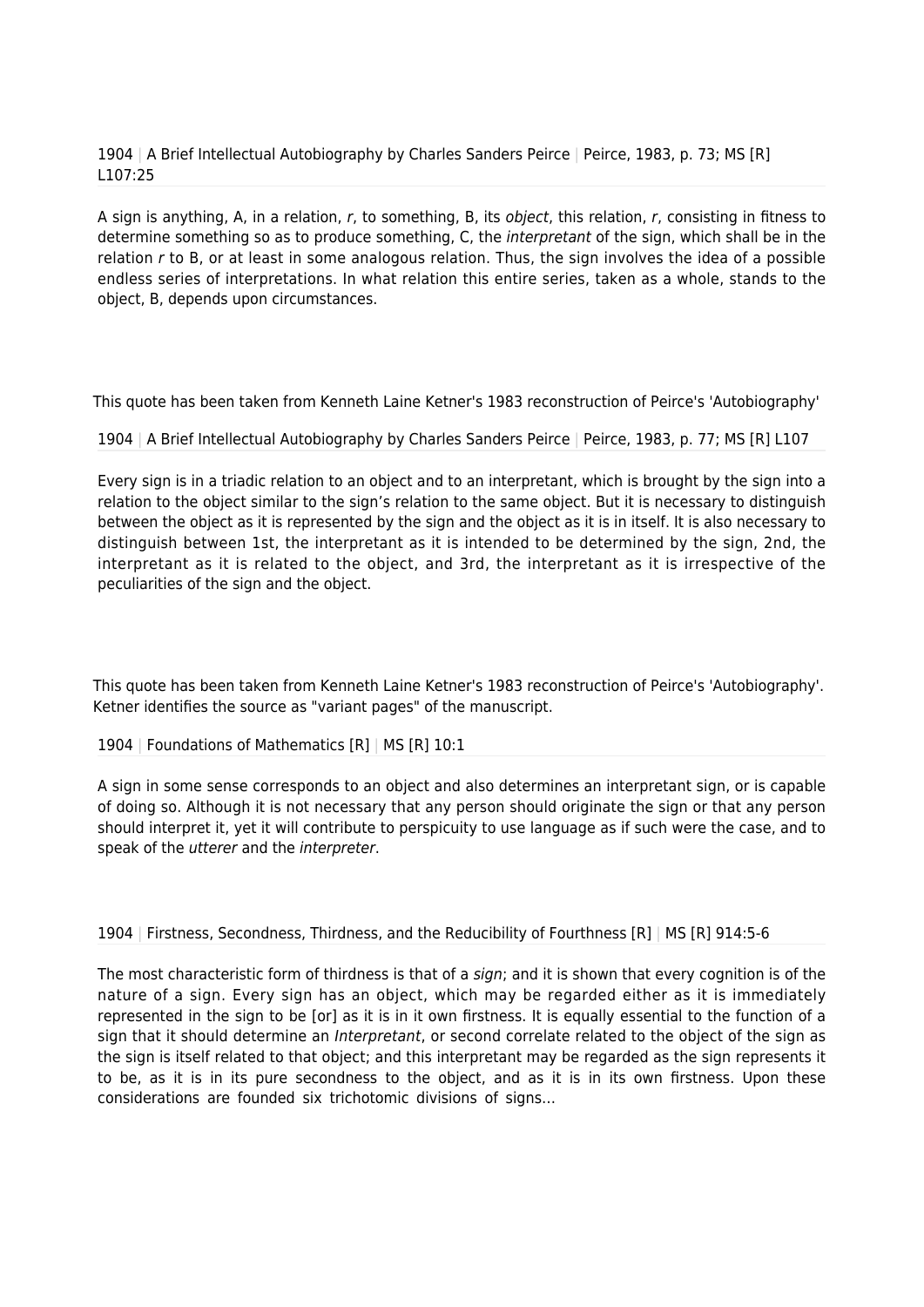## 1904 [c.] | Draft of Nichols Review [C] | CP 8.191

"Representation" and "sign" are synonyms. The whole purpose of a sign is that it shall be interpreted in another sign; and its whole purport lies in the special character which it imparts to that interpretation. When a sign determines an interpretation of itself in another sign, it produces an effect external to itself, a physical effect, though the sign producing the effect may itself be not an existent object but merely a type. It produces this effect, not in this or that metaphysical sense, but in an indisputable sense.

## 1904.10.12 | Letters to Lady Welby | SS 31-2; CP 8.332

A sign mediates between the *interpretant* sign and its object. Taking sign in its broadest sense, its interpretant is not necessarily a sign. [—] A sign […] is an object which is in relation to its object on the one hand and to an interpretant on the other in such a way as to bring the interpretant into a relation to the object corresponding to its own relation to the object. I might say 'similar to its own' for a correspondence consists in a similarity; but perhaps correspondence is narrower.

# 1905 | Adirondack Summer School Lectures | MS [R] 1334:51-52

A sign is something which is in a triadic relation to two things being a sign of a object for an interprete. Its relation to its object is such as to determine the sign while producing little or no change in the object. As we usually say, the object is *agent*, the sign *patient*. There must actually be an object; at least, the sign must actually be affected by an object. But is is not essential that it should be more than fit to have an interprete. In order that the sign may actually function as a sign it must have an interprete but it is not essential that it should so function. It may suffice that it is fit so to function. Toward its interprete the sign is agent, the interprete patient. That is the sign essentially affects the interprete without being much affected itself. The relation of the sign to its object may be only dyadic, though in the case of symbols it is triadic. But the relation of the sign to its interprete is essentially triadic and consists in determining the interprete to a relation to the object corresponding to the relation of the sign itself to that object. In fact the interprete usually becomes itself a sign of the object for a possible interprete.

This passage comes from a portion of the Adirondack lectures that has been misplaced in the microfilm edition of Peirce's manuscripts

1905 | Notes on Portions of Hume's "Treatise on Human Nature" | MS [R] 939:42-4

It is difficult to define a sign in general. It is something which is in such a relation to an object that it determines, or might determine, another sign of the same object. This is true but considered as a definition it would involve a vicious circle, since it does not say what is meant by the interpretant being a "sign" of the same object. However, this much is clear; that a sign has essentially two correlates, its Object and its possible Interpretant sign. Of these three, Sign, Object, Interpretant, the Sign as being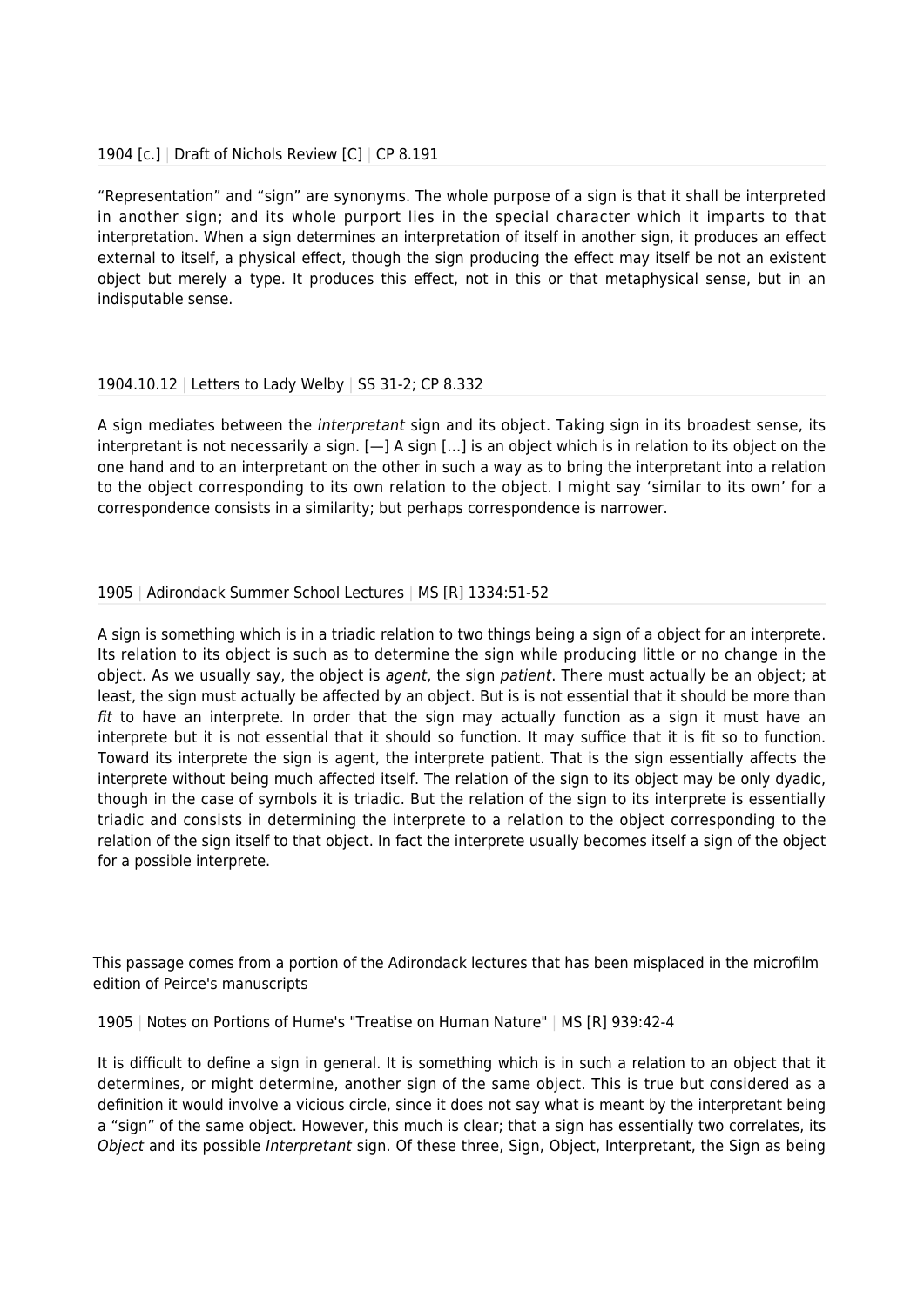the very thing under consideration is Monadic, the Object is Dyadic, and the Interpretant is Triadic. We therefore look to see, whether there be not two Objects and three Interpretants. There obviously are two Objects, the object as it is in itself (the Monadic Object), and the object as the sign represents it to be (the Dyadic Object). There are also three Interpretants; namely,  $1<sup>st</sup>$ , the Interpretant considered as an independent sign of the Object, 2<sup>nd</sup>, the Interpretant as it is as a fact determined by the Sign to be, and  $3<sup>rd</sup>$  the Interpretant as it is intended by, or is represented in, the Sign to be.

1905 | Letters to Mario Calderoni | MS [R] L67:28, 35

A sign cannot function at all without producing a physical effect. All our thoughts of every description are signs. A sign is triadic because it determines an *interpretant* sign of the same object to which it refers itself. A sign is thus a sign of an object, for an interpretant.

 $[-]$ 

A sign is something which is Secundan to an Object and determines an Interpretant to be correspondingly Secundan to the same Object. But we can distinguish two Objects; the object as it is represented to be, and the object as it is. We can also distinguish three Interpretants; the Interpretant as it is in itself regardless of the sign, the Interpretant as it is actually caused by the sign, and the Interpretant as the sign represents it to be intended.

1905-07 [c.] | On the theory of Collections and Multitude | MS [R] 31:2

A sign, as such, involves the third category, in its reference to an interpretant. Its reference to an object is an affair of the second category. Its reference to a meaning is specially a first category concern.

# 1905.07.07 | The Logic Notebook | MS [R] 339:247r

A sign is a Priman which is Secundan to an Object and is Tertian in determining an Interpretant into Secundanity to that Object.

#### 1906 | The Basis of Pragmaticism | MS [R] 283:109-10

We can say, at once, that a sign must have these three characters: First, it must be a recognizable object in itself. Secondly, it must be determined to correspond, according to some principle, and by some species of causation, with something else, called its Object. In a word, whether physically, rationally, or otherwise, directly or indirectly, its Object, as agent, acts upon the sign, as patient. [—] But thirdly, the Sign, in its turn, acts upon the Interpreter-mind, or the quasi-mind corresponding thereto, and produces the Interpretant; and this action is essentially relative to the Object.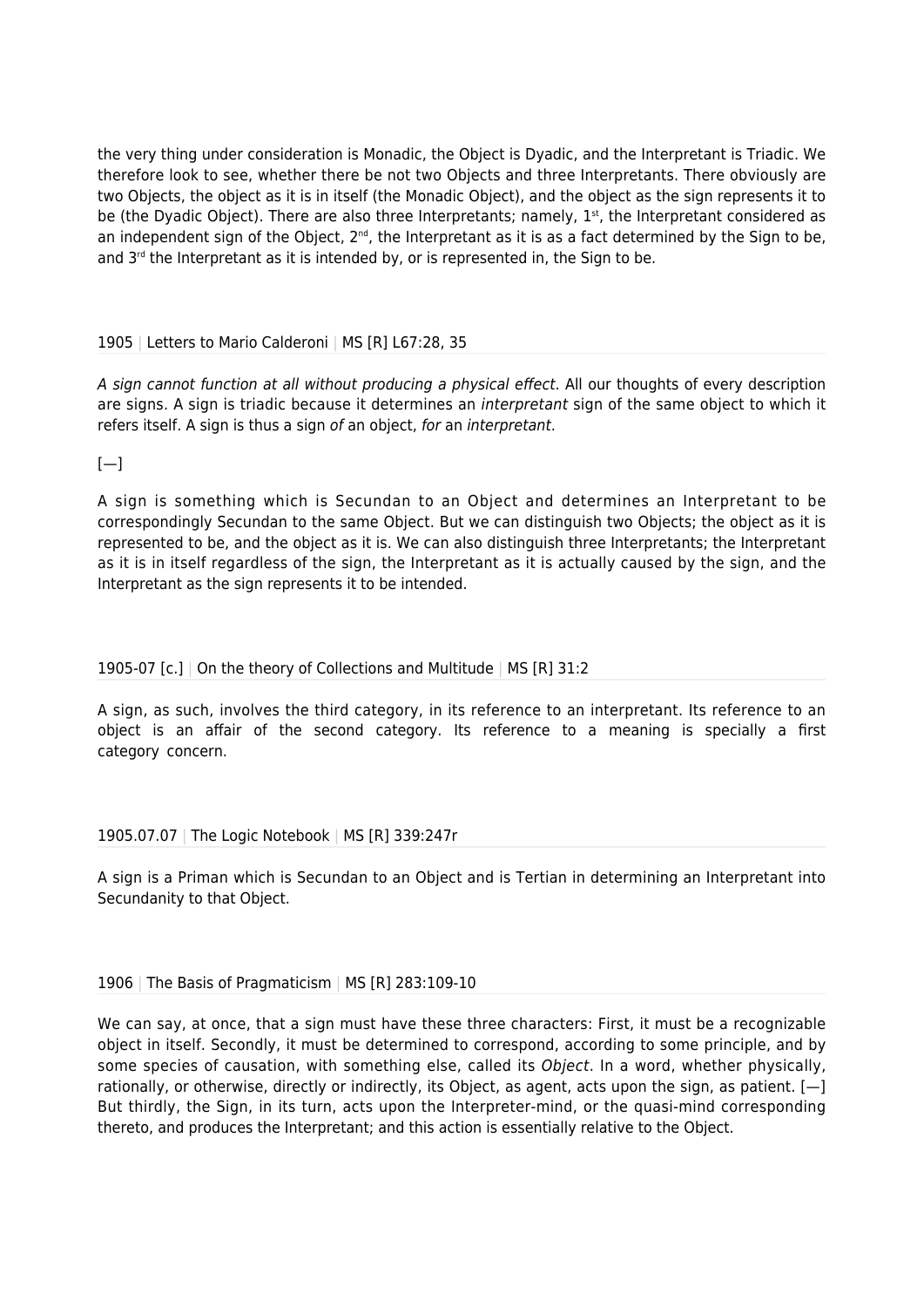From alternative draft pages

1906 | The Basis of Pragmaticism | EP 2:390-1

A sign is plainly a species of medium of communication, and medium of communication is a species of medium, and a medium is a species of third.  $[-]$ 

A medium of communication is something, A, which being acted upon by something else, N, in its turn acts upon something, I, in a manner involving its determination by N, so that I shall thereby, through A and only through A, be acted upon by N.

1906 [c.] | On the System of Existential Graphs Considered as an Instrument for the Investigation of Logic | MS [R] 499

…a sign is a something which is on the one hand caused or otherwise determined by something else which is not utterly and altogether unreal, – this something else being the object of the sign. [—] But a sign is not only on the one hand determined by a more or less real object but on the other hand it determines something, - which I call its *interpretant*, - to be through it determined as it is by the object of the sign. The interpretants of the signs with which logic chiefly has to do are themselves signs. For every cognition is a sign as Leibniz and other nominalists have sufficiently shown and all deliberate meditation is of the nature of a dialogue as Plato represented it to be. But it is important to recognize that there are signs whose interpretants are not ipso facto signs. Such is the command of a captain of infantry "Ground arms!" [—]

The object is the sign's determinant; the interpretant is the determinand of the sign and through the sign of the object likewise.

The final eight words of this quote are from MS [R] 499(s).

1906 [c.] | On Signs [R] | MS [R] 793:1; EP 2:544

For the purposes of this inquiry a Sign may be defined as a Medium for the communication of a Form. It is not logically necessary that anything possessing consciousness. that is, feeling of the peculiar common quality of all our feeling should be concerned. But it is necessary that there should be two, if not three quasi-minds, meaning things capable of varied determination as to forms of the kind communicated.

As a medium, the Sign is essentially in a triadic relation, to its Object which determines it, and to its Interpretant which it determines. In its relation to the Object, the Sign is passive; that is to say, its correspondence to the Object is brought about by an effect upon the Sign, the Object remaining unaffected. On the other hand, in its relation to the Interpretant the Sign is active, determining the Interpretant without being itself thereby affected.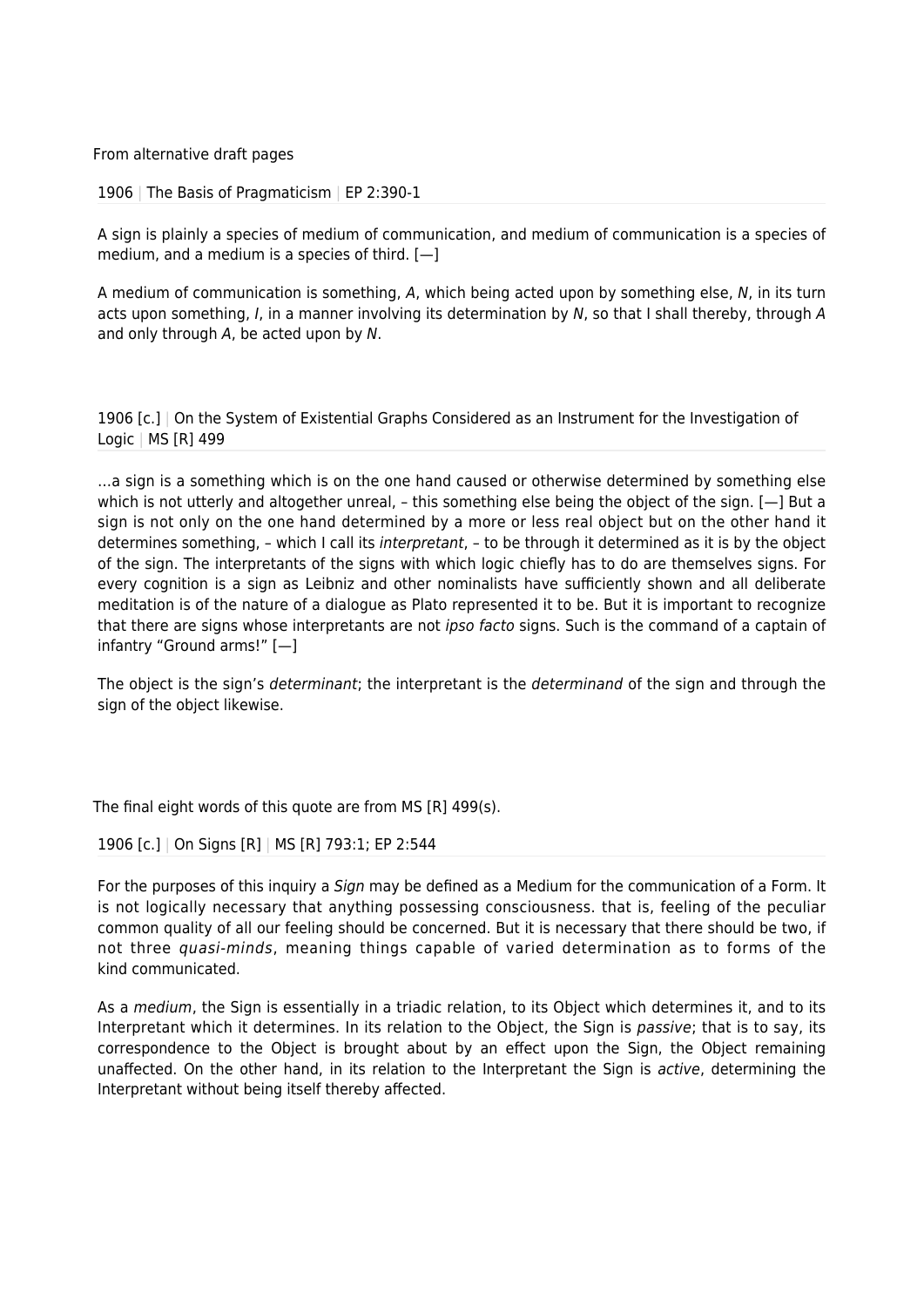#### 1906.01.30 | The Logic Notebook | MS [R] 339:271r

A sign is a species of medium of communication.

The object, O, determines the sign, S, and S determines the Interpreting sign, I, to being determined by O through S.

## 1907 | Pragmatism | MS [R] 318:38

Premising that by intelligence I shall mean the character common to intelligent feelings, - such as those evoked by listening to a piece of concerted music, – intelligent actions, – though they rise no higher than a horse's ordinary responses to even a driver's touch, – and intelligent thought, I will suggest that a sign is anything which being intelligently determined by an Object in its turn intelligently determines an Interpretant, which thus becomes mediately determined by the Object.

# 1907 | Pragmatism | MS [R] 318:18-9

A sign is whatever there may be whose intent is to mediate between an utterer of it and an interpreter of it, both being repositories of thought, or quasi-minds, by conveying a meaning from the former to the latter. We may say that the *sign* is moulded to the meaning in the quasi-mind that utters it, where it was, virtually at least, (i.e. if not in fact, yet the moulding of the sign took place as if it had been there,) already an ingredient of thought. But thought being itself a sign the meaning must have been conveyed to that quasi-mind, from some anterior utterer of the thought, of which the utterer of the moulded sign had been the interpreter. The meaning of the moulded sign being conveyed to its interpreter, became the *meaning* of a thought in that quasi-mind; and as there *conveyed* in a thoughtsign required an interpreter, the interpreter of the moulded sign becoming the utterer of this new thought-sign.

Enough of the italics! The next step toward our definition is the consideration that a chain of signs that conveys a given meaning can, in many ways, at any rate, be neither beginningless nor endless. Still, it must be of a mental nature. There must then be some other mental element than a sign that can endow a sign with a meaning: and some one upon which the meaning can be ultimately expended.

#### 1907 | Pragmatism | MS [R] 318:13-4

…any sign, of whatsoever kind, professes to mediate between an Object, on the one hand, that to which it applies, and which is thus in a sense the cause of the sign, and, on the other hand, a Meaning, or to use a preferable technical term, an Interpretant, that which the sign expresses, the result which it produces in its capacity as sign.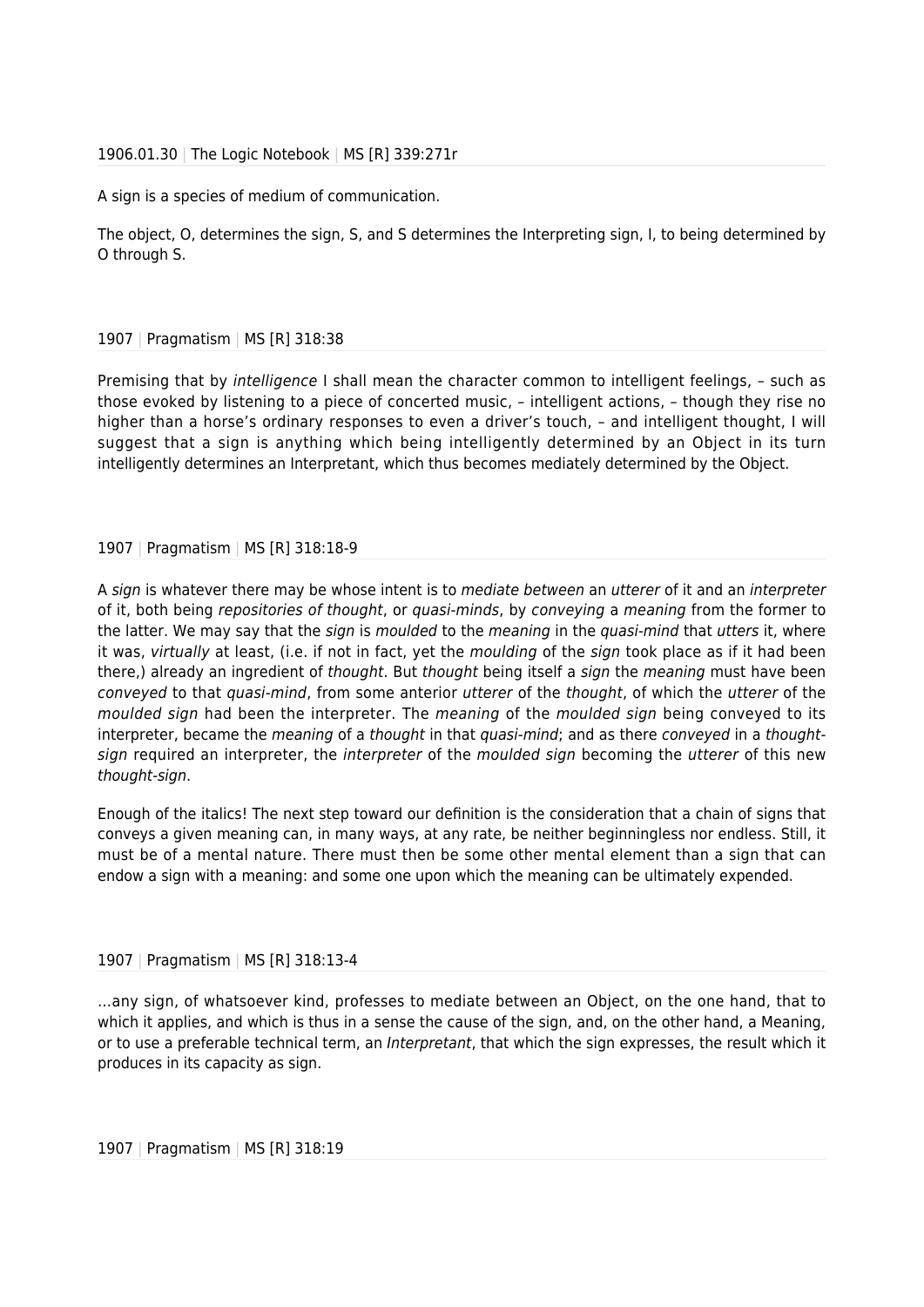Remember my definition of a "sign," upon which I have a right to insist as that of a new term of logic, just as a zoölogist has a right to define "fish" so as to exclude star-fishes. jelly-fishes, shell-fish, and whales. A "sign,", I say, shall be understood as anything which represents itself to convey an influence from an Object, so that this may intelligently determine a "meaning," or interpretant.

## 1907 | Pragmatism | MS [R] 318:11-2

…any sign, of whatever kind, mediates between an object to some sort of conformity with which it is moulded, and which thus determines it, and an effect which it is intended to produce, and which it represents to be the outcome of the object. These two correlates of the sign have to be carefully distinguished. The former is called the object of the sign; the latter is the "meaning," or, as I usually term it, the "interpretant" of the sign.

#### 1907 | Pragmatism | MS [R] 318:14-5

…the essential nature of a sign is that it mediates between its Object which is supposed to determine it and to be, in some sense, the cause of it, and its Meaning, or, as I prefer to say, in order to avoid certain ambiguities, its Interpretant, which is determined by the sign; and is, in a sense, the effect of it; and which the sign represents to flow as an influence, from the Object. [—] So far, so good: the Object, the determinant of the Sign, and the Meaning, or Interpretant, that which the sign, as such, determines, its effect.

#### 1907 | Pragmatism | EP 2:410

I am now prepared to risk an attempt at defining a sign, – since in scientific inquiry, as in other enterprises, the maxim holds, Nothing hazard, nothing gain. I will say that a sign is anything, of whatsoever mode of being, which mediates between an object and an interpretant; since it is both determined by the object relatively to the interpretant, and determines the interpretant in reference to the object, in such wise as to cause the interpretant to be determined by the object through the mediation of this "sign."

#### 1907 [c.] | Pragmatism | MS [R] 321:15-6, 19

…any sign, of whatsoever kind, mediates between an Object to some sort of conformity with which it is moulded, and by which it is thus determined, and an effect which the sign is intended to bring about, and which it represents to be the outcome of the object's influence upon it. It is of the first importance in such studies as these that the two correlates of the sign should be clearly distinguished: the Object by which the sign is determined and the Meaning, or as I usually call it, the Interpretant, which is determined by the sign, and through it by the object. The meaning may itself be a sign, a concept, for example, as may also the object. But everybody who looks out of his eyes well knows that thoughts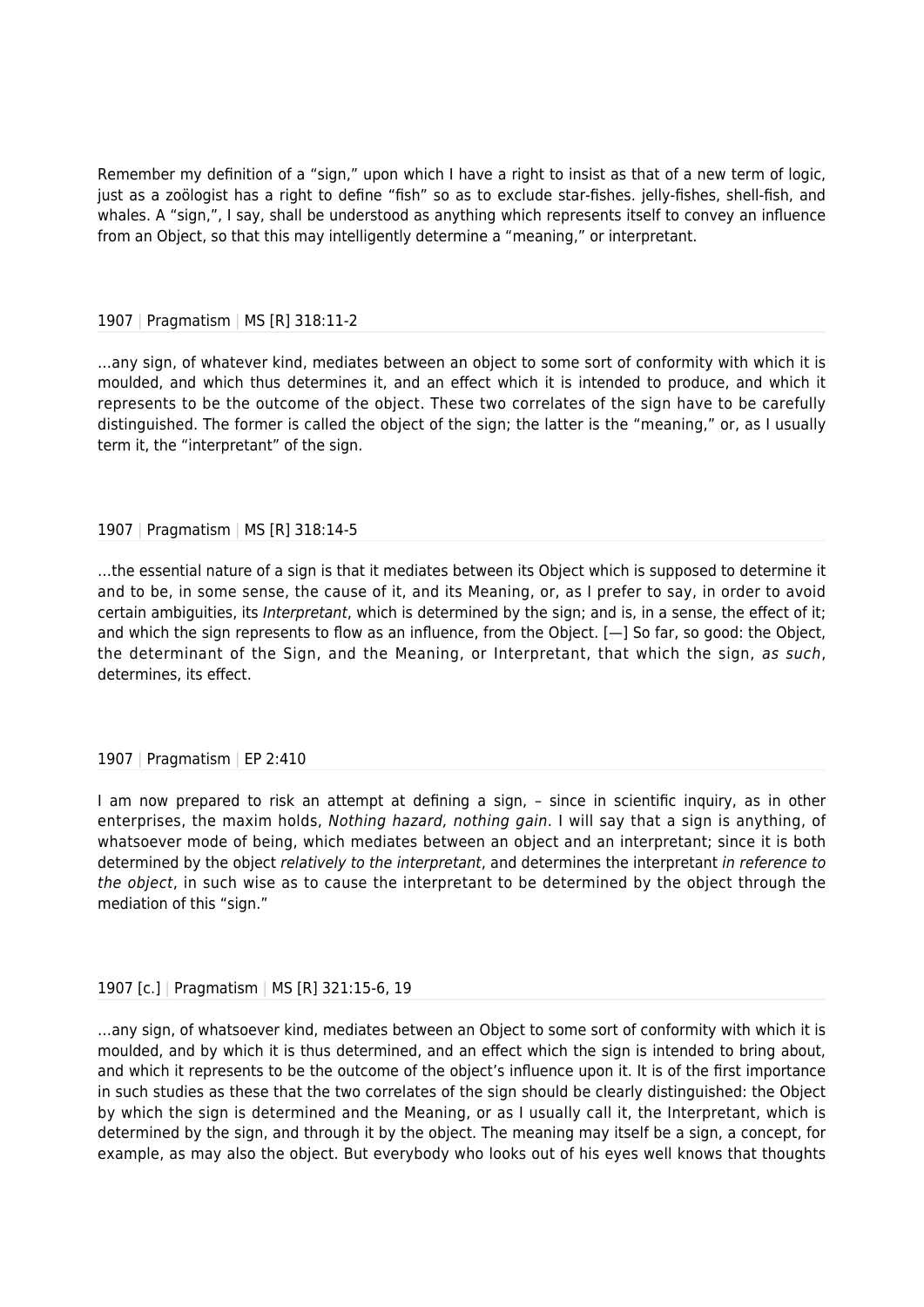bring about tremendous physical effects, that are not, as such, signs. Feelings, too, may be excited by signs without thereby and therein being themselves signs. [—] …it must not be forgotten that every sign is besides just an object like any other, and it may be two very different signs at once.

#### 1908 | Letters to Lady Welby | SS 80-81

I define a Sign as anything which is so determined by something else, called its Object, and so determines an effect upon a person, which effect I call its Interpretant, that the latter is thereby mediately determined by the former. My insertion of "upon a person" is a sop to Cerberus, because I despair of making my own broader conception understood.

In a variant of this passage, the "sop to Cerberus" refers to "mind" rather than "person"

## 1908.12 | Letters to Lady Welby | CP 8.343

I define a *Sign* as anything which on the one hand is so determined by an Object and on the other hand so determines an idea in a person's mind, that this latter determination, which I term the Interpretant of the sign, is thereby mediately determined by that Object. A sign, therefore, has a triadic relation to its Object and to its Interpretant.

1909 | Letters to William James | EP 2:492

A Sign is a Cognizable that, on the one hand, is so determined (i.e., specialized, bestimmt) by something other than itself, called its Object […], while, on the other hand, it so determines some actual or potential Mind, the determination whereof I term the Interpretant created by the Sign, that that Interpreting Mind is therein determined mediately by the Object.

#### 1909 | Meaning Preface | MS [R] 637:31-32

…the word Sign will be used throughout the volume to denote an Object perceptible, or only imaginable, or even unimaginable in one sense, – for the word 'fast', which is a Sign, is not imaginable, since it is not this word itself that can be set down on paper or pronounced, but only an instance of it and since it is the very same word when it is written as it is when it is pronounced, but is one word when it means 'rapidly' and quite another when it means 'immovable,' and a third when it refers to abstinence. But in order that anything should be a Sign, it must "represent," as we say, something else, called its Object, although the condition that a Sign must be other than its Object is perhaps arbitrary, since, if we insist upon it we must make an exception in the case of a Sign that is a part of a Sign. [—]

It is not only essential to a Sign that it shall represent an Object, but it is at least as much so that it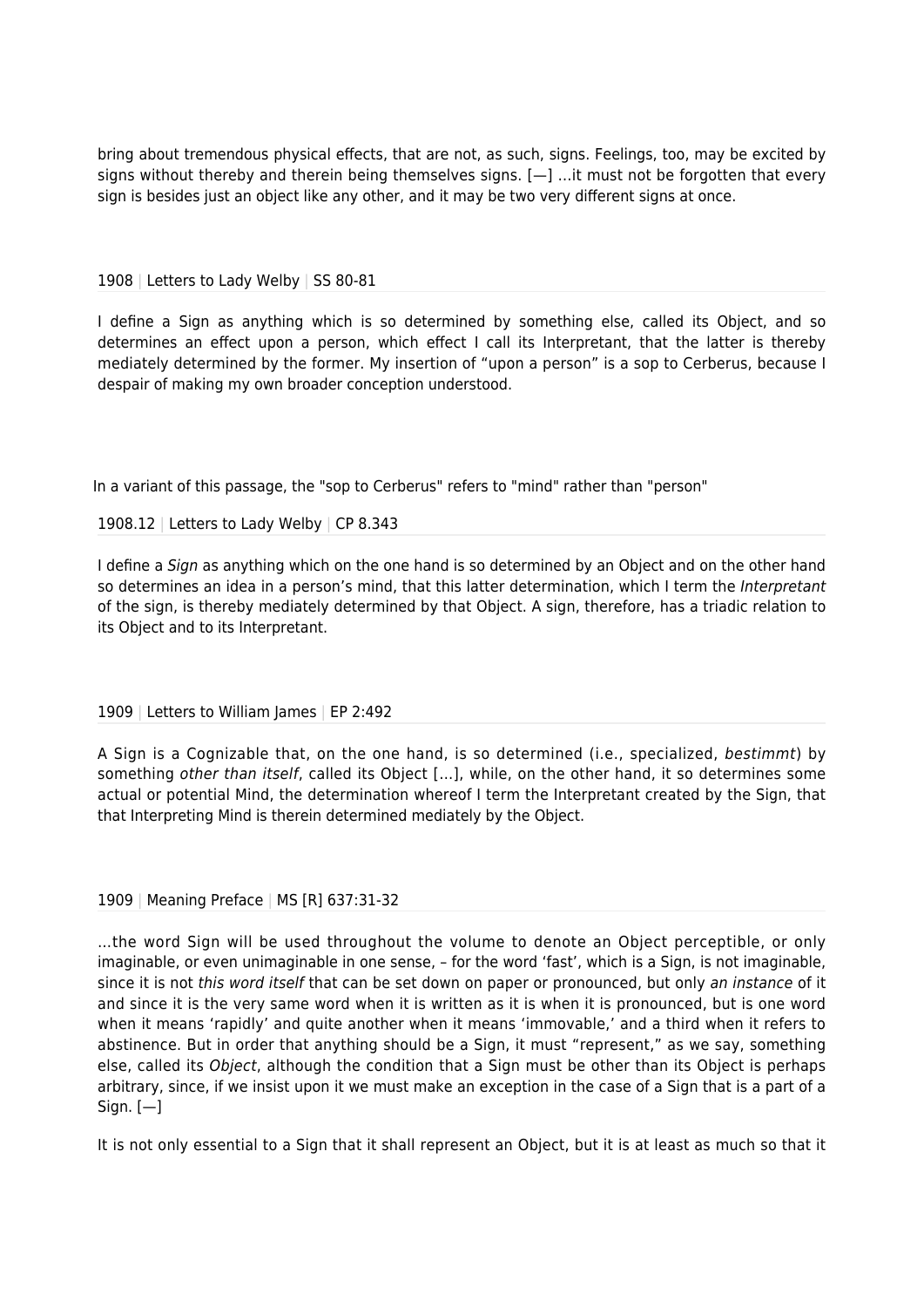should be capable of Interpretation by a mind; and until it be so interpreted it does not function as a Sign. That is to say, the Sign must act upon the mind of the Interpreter in such a way that the latter shall be affected substantially as if by the Object (for so far as the Sign is deceptive it is not a Sign of its Object;) though the Interpreter will pe[r]ceive that it is the Sign and not the Object itself that directly affects him.

#### 1909 | Meaning Preface | MS [R] 637:36

It is not only essential to a Sign that it should represent, i.e. stand in place of or for, an Object, but, if possible, still more so that it should be capable of *Interpretation* by or through a mind, into which it implants a germ which, on development, will affect the conduct of the person to whom that mind appertains; and not until this effect, which throughout this volume will be called the Interpretant of the Sign, is brought about will the sign function as the Sign to the size

## 1909 | Essays on Meaning. Preface | MS [R] 640:7-8

A Sign [...] is anything which represents something else, its Object, to any mind that can Interpret it so. More explicitly, the Sign is something that appears, in place of its Object, which does not appear for itself, (at least, not in the respect in which the Sign appears;) so that the Sign […] is, as it were, the species, or appearance, virtually or figuratively speaking, emanating from the Object, and capable of producing upon an intelligent being an effect that will [...] be called the Interpretant of the Sign, and effect which is recognized as due, in some sense[,] to the Object; and it is in producing the Interpretant so that it is referred to the Object, that the Sign fulfills the function its fitness for which constitutes it a "Sign."

# 1909.10.28 | The Prescott Book | MS [R] 277

A Sign is anything which represents something else (so far as it is complete), and if it represents itself it is as a part of another sign which represents something other than itself, and it represents itself in other circumstances, in other connections. [—]

Either a Sign is to be defined as something which *truly* represents something else or else as something which professes to represent something.

#### 1909.12.25 | Letters to William James | EP 2:500

I start by defining what I mean by a Sign. It is something determined by something else, its Object, and itself influencing some person in such a way that that person becomes thereby mediately influenced or determined in some respect by that Object.

1910 | Essays | MS [R] 654:7